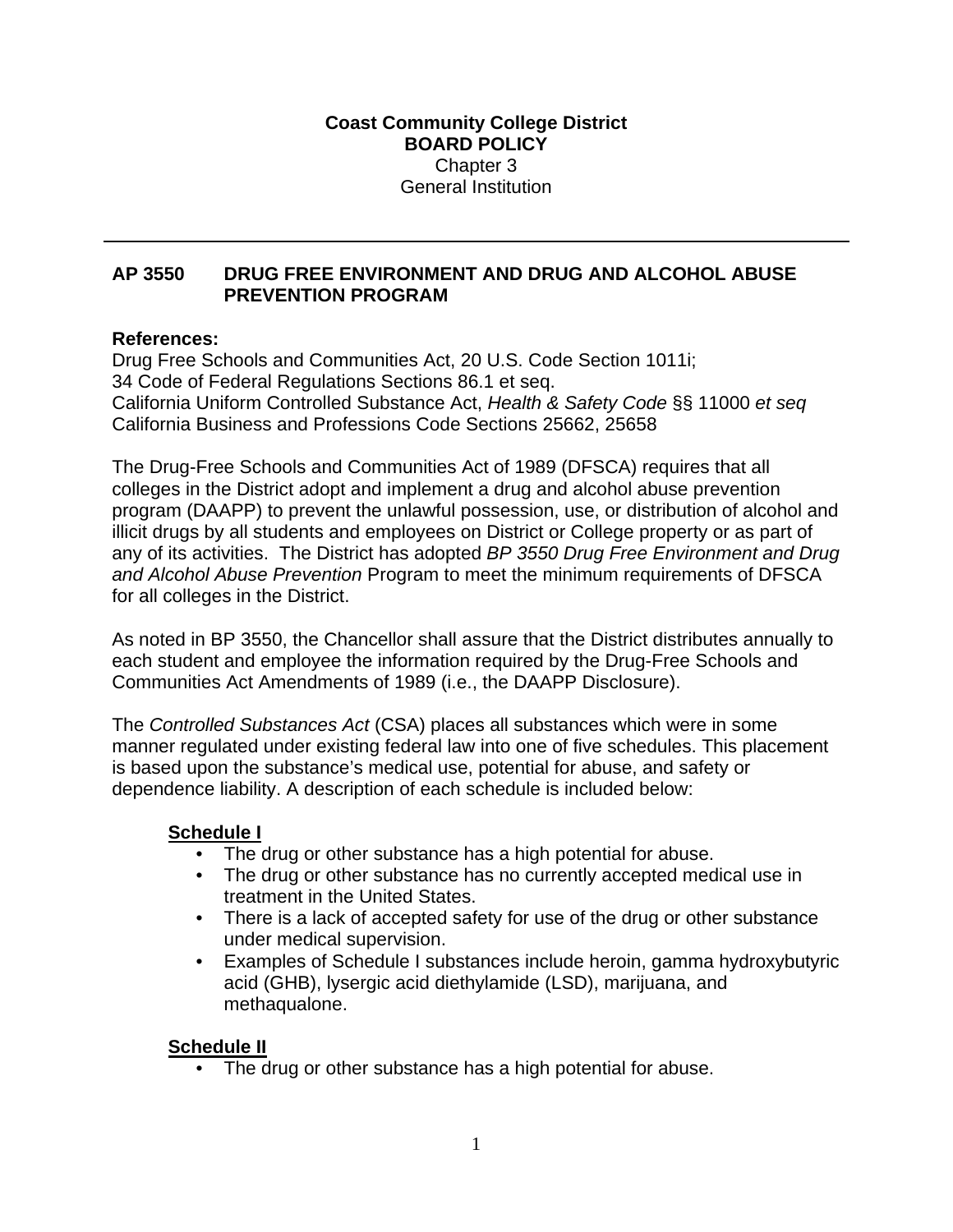- The drug or other substance has a currently accepted medical use in treatment in the United States or a currently accepted medical use with severe restrictions.
- Abuse of the drug or other substance may lead to severe psychological or physical dependence.
- Examples of Schedule II substances include morphine, phencyclidine (PCP), cocaine, methadone, hydrocodone, fentanyl, and methamphetamine.

# **Schedule III**

- The drug or other substance has less potential for abuse than the drugs or other substances in Schedules I and II.
- The drug or other substance has a currently accepted medical use in treatment in the United States.
- Abuse of the drug or other substance may lead to moderate or low physical dependence or high psychological dependence.
- Anabolic steroids, codeine and hydrocodone products with aspirin or Tylenol®, and some barbiturates are examples of Schedule III substances.

# **Schedule IV**

- The drug or other substance has a low potential for abuse relative to the drugs or other substances in Schedule III.
- The drug or other substance has a currently accepted medical use in treatment in the United States.
- Abuse of the drug or other substance may lead to limited physical dependence or psychological dependence relative to the drugs or other substances in Schedule III.
- Examples of drugs included in Schedule IV are alprazolam, clonazepam, and diazepam.

# **Schedule V**

- The drug or other substance has a low potential for abuse relative to the drugs or other substances in Schedule IV.
- The drug or other substance has a currently accepted medical use in treatment in the United States.
- Abuse of the drug or other substances may lead to limited physical dependence or psychological dependence relative to the drugs or other substances in Schedule IV.
- Cough medicines with codeine are examples of Schedule V drugs.

Students and employees are strongly encouraged to review the U.S. Department of Justice's "Drugs of Abuse" publication for more detailed information regarding the health risks associated with alcohol and illicit drug use and abuse. The full publication is available online at:

http://www.dea.gov/docs/drugs\_of\_abuse\_2011.pdf.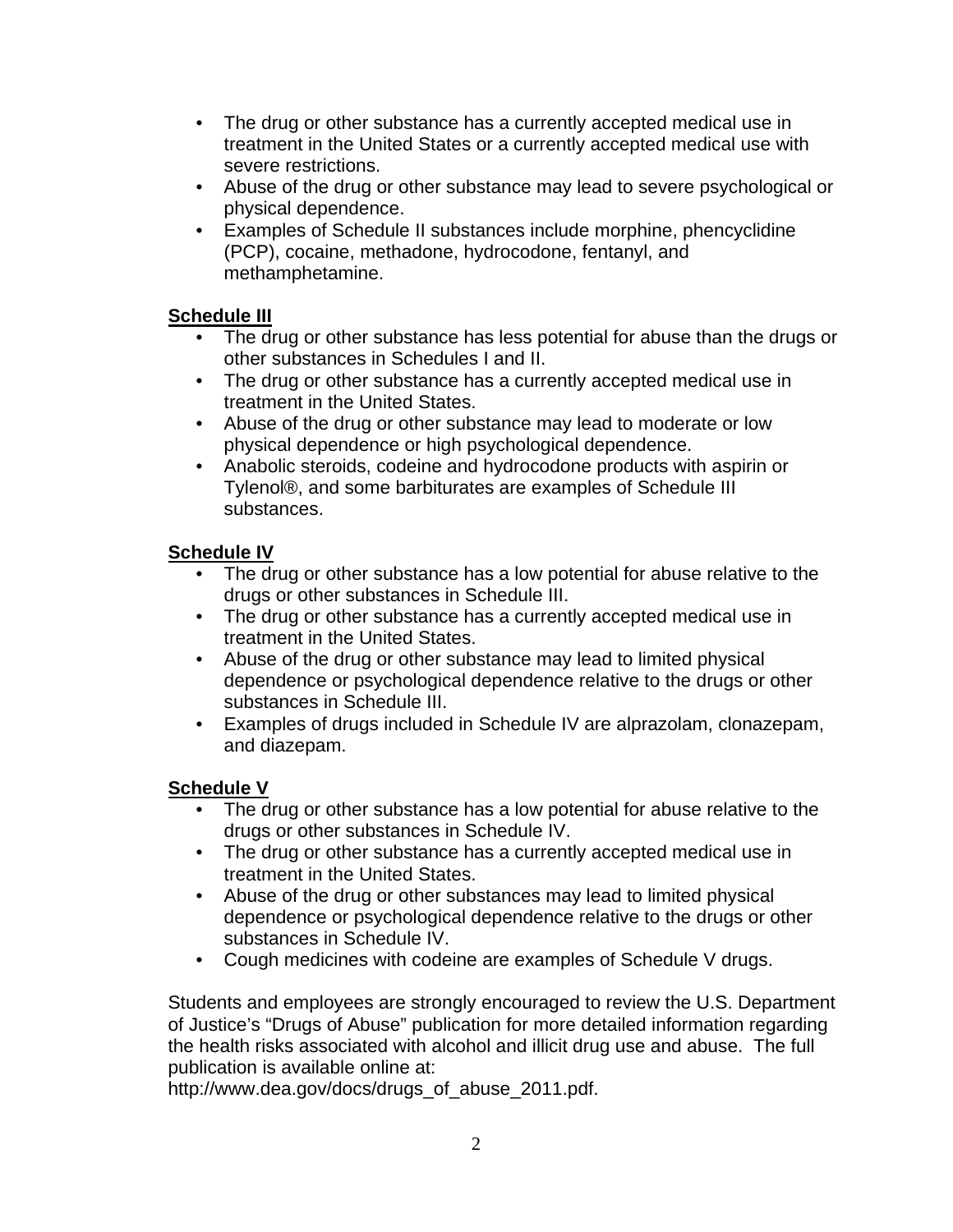*According to California Business and Professions Code Section 25662* any person under 21 years of age who has any alcoholic beverage in his or her possession on any street or highway or in any public place or in any place open to the public is guilty of a misdemeanor and shall be punished by a fine of two hundred fifty dollars (\$250) or the person shall be required to perform not less than 24 hours or more than 32 hours of community service during hours when the person is not employed or is not attending school. A second or subsequent violation shall be punishable as a misdemeanor and the person shall be fined not more than five hundred dollars (\$500), or required to perform not less than 36 hours or more than 48 hours of community service during hours when the person is not employed or is not attending school, or a combination of fine and community service as the court deems just.

*California Business and Professions Code Section 25658* makes it a misdemeanor for any person to sell, furnish, give, or cause to be sold, furnished, or given away any alcoholic beverage to any person under 21 years of age. Any person who violates this section shall be punished by a fine of two hundred fifty dollars (\$250), no part of which shall be suspended, or the person shall be required to perform not less than 24 hours or more than 32 hours of community service during hours when the person is not employed and is not attending school, or a combination of a fine and community service as determined by the court. A second or subsequent violation of subdivision (b), where prosecution of the previous violation was not barred pursuant to Section 25667 or 25668, shall be punished by a fine of not more than five hundred dollars (\$500), or the person shall be required to perform not less than 36 hours or more than 48 hours of community service during hours when the person is not employed and is not attending school, or a combination of a fine and community service as determined by the court.

# **Annual Distribution of the Drug and Alcohol Abuse Prevention Program**

The complete text of the District's Drug and Alcohol Abuse Prevention Program, as contained in *BP 3550 Drug Free Environment and Drug and Alcohol Abuse Prevention*, shall be provided to all students enrolled in any academic program and all employees on an annual basis by way of electronic mail since all students and employees in the District are provided with a College electronic mail address.

# **Distribution to Students**

BP 3550 shall be emailed by the Vice Chancellor Educational Services and Technology to all enrolled students on the first day of each fall semester.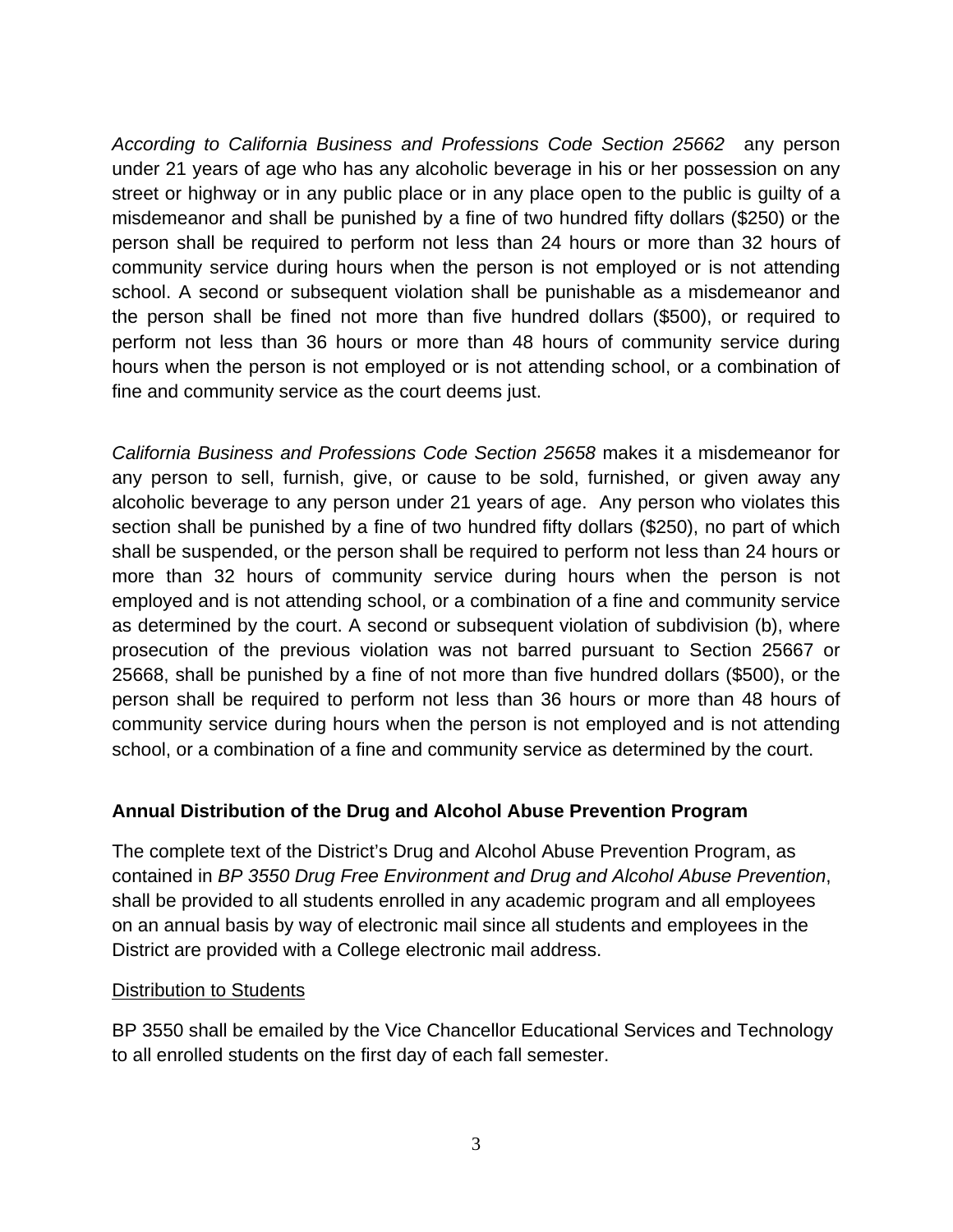The District Director of Research, Planning and Institutional Effectiveness is responsible for identifying all students who register for credit-bearing courses after the initial distribution of the DAAPP Disclosure and for providing the Vice Chancellor Educational Services and Technology with the name and email addresses of these students. The Vice Chancellor Educational Services and Technology should send these students the DAAPP Disclosure to ensure that they receive the required notification at least annually.

A copy of each transmission should be kept on file by the District as proof that the notification was submitted to all enrolled students.

#### Distribution to Employees

BP 3550 shall be emailed to all employees by no later than September 30 of each calendar year by the Vice Chancellor of Human Resources.

For employees who are hired after the initial electronic distribution of BP 3550, the Vice Chancellor of Human Resources is responsible for tracking new employees and ensuring that the required notification is sent electronically to these employees prior to December 31.

The Vice Chancellor of Human Resources should maintain a copy of each transmission sent to new employees hired after the initial electronic distribution to serve as proof that the notification was distributed to all District employees on an annual basis.

# **Biennial Review**

Every other year, during the fall semester of even-numbered calendar years, each college in the District will conduct a biennial review of the DAAPP to assess its effectiveness and the consistency of sanctions imposed for violations of the District's disciplinary standards and codes of conduct.

Each College in the District will form a committee consisting of representatives from Human Resources, Student Services, Campus Public Safety and other units/offices as deemed appropriate by the District Office and each College to conduct a biennial review of the DAAPP.

The DAAPP will draw upon available data sources, which may include, but are not limited to, the following:

- number of drug- and alcohol-related disciplinary sanctions imposed;
- number of drug- and alcohol-related referrals for counseling or treatment as a result of student disciplinary action or employment related action;
- number of drug- and alcohol-related incidents recorded in the logs of campus public safety or other law enforcement officials; and/or
- student, faculty and employee attitudes and perceptions about the drug and alcohol problem on campus and the District Office (biennial survey).